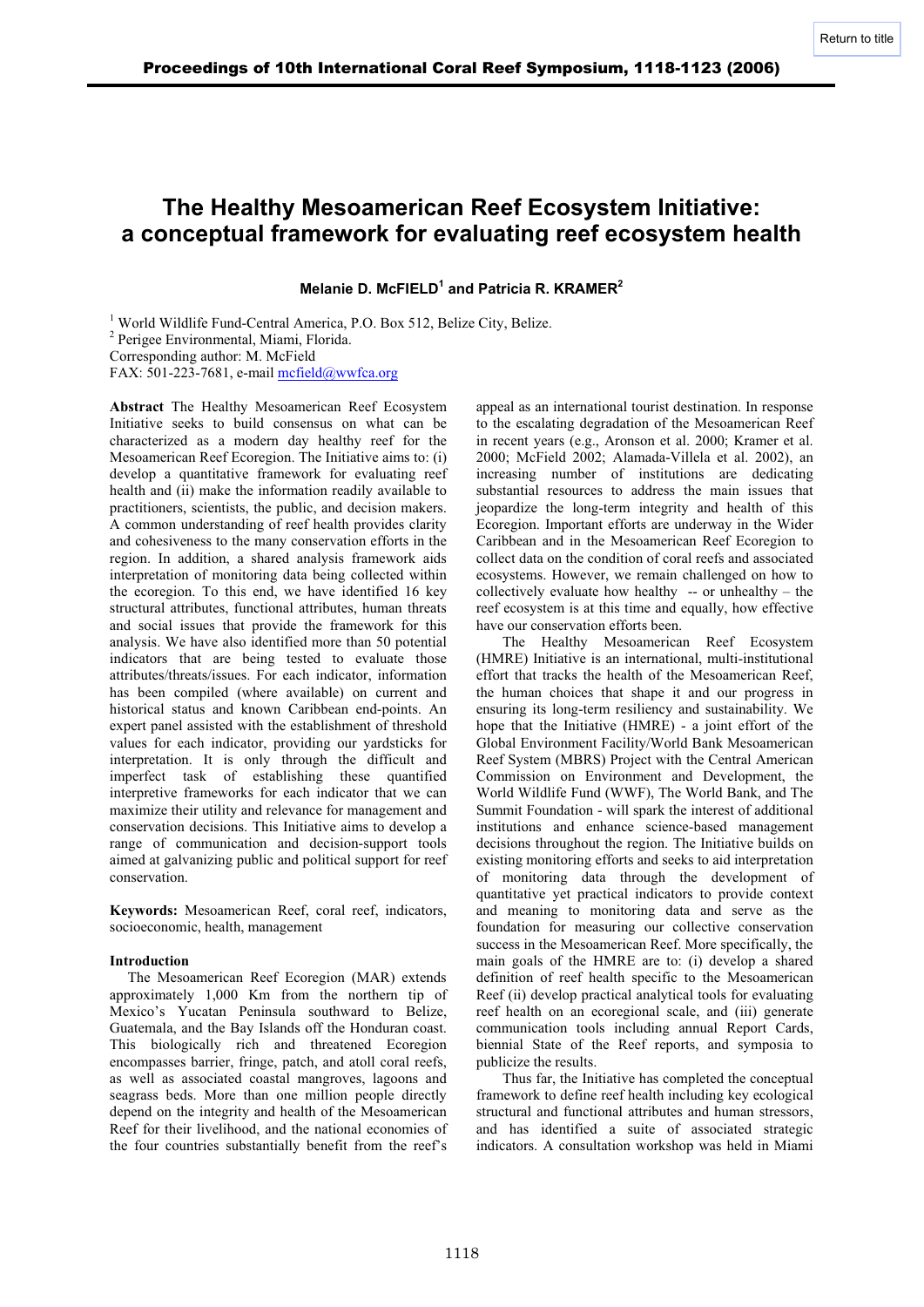in June 2004, where a panel of more than 25 experts evaluated the effectiveness of these indicators and established baseline and target values. Currently, the Initiative is focused on the identification and selection of socio-economic indicators most relevant to reef health and quality of life, including their associated benchmarks and target values. End-product communication tools are being designed to assist practitioners and managers who need effective tools to interpret their monitoring data and better understand the status of their reefs in relation to the wider region. The products also aim to encourage broad consensus regarding what can be characterized as a healthy reef under present-day levels of natural and human-induced stresses in order to maximize the relevance, synthesis and applicability of monitoring data to management and conservation decisions.

#### **What is Healthy?**

Most reef scientists, conservationists and local stakeholders in the Caribbean agree there has been a decline in the health of coral reef ecosystems. Coral populations -- the critical ecosystem engineers -- have suffered dramatic and unprecedented declines in condition and abundance. Moreover, the complex and not fully understood trophic relationships and critical natural processes (such as herbivory) have been severely disrupted due to human overexploitation of highly sought-after species. Although numerous reports have documented the decline of coral reefs (e.g., Jackson et al. 2001) some variation exists, particularly in the Mesoamerican reef where some reefs show mixed signals such as a relatively high abundance of predatory fish (i.e., indicating good health) but a low density of coral recruits or coral cover (i.e., indicating ill health). Given the complexity of reef ecosystems, what constitutes a decline often varies from reef to reef depending upon such factors as past disturbance history, reef type, level of current threat, or the baseline to which the decline is compared. Over the past year when we asked various audiences "What should a healthy reef look like?", the answers varied depending upon the audience or person asked (i.e., the presence of key indicator species or vital processes like coral recruitment/herbivory or like it did prior to the Acroporid or *Diadema* die-off). A comprehensive, synthesized definition of coral reef health that includes an identification of the important biotic and abiotic structures and processes necessary to maintain reef integrity is greatly needed.

 A definition of a healthy reef is especially needed to improve our conservation and management efforts in the MAR. The growing interest in conservation science in general, and reef conservation in particular, is creating a plethora of ecological buzzwords that are loosely defined or have inherently different meanings. Large global and national conservation initiatives, policy instruments and even some laws are requiring the preservation of biological integrity or ecosystem health, although the criteria for defining or measuring integrity are rarely included. Such generalizations can lead to less effective conservation planning and management interventions.

The HMRE chose the term health as an easily understood 'bridging concept' connecting two different worlds natural systems and humans (Ehrenfeld 1993) and is based on the principle of ecosystem health, which recognizes humans are an integral part of the ecosystem (e.g., Costanza et al. 1992; Rapport et al. 1998; Sherman 2000, yet see Suter 1993; Callicott 1995). For the MAR, we hope the idea of reef ecosystem health can enrich scientific understanding while creating an understandable dialogue that will increase human awareness, responsibility, and ultimately concern to take action.

Efforts to determine coral reef health, particularly on larger regional scales have been challenging due to a lack of data, different terminology or sampling methods, focus on small scales, and the failure to integrate human activities (e.g., Gardner 2003; Kramer 2003). Existing indicators of coral reef health have primarily included measurements of either biological structure (e.g., coral cover, species diversity) or environmental conditions (e.g., temperature, nutrients), with only a few measuring vital ecological processes (e.g., recruitment, herbivory) (Jameson et al. 1998; Linton and Warner 2003), socioeconomic concerns (Bunce et al. 2003), or the effectiveness of management actions (Pomeroy et al. 2004). Exciting new diagnostic indicators, such as molecular biomarkers, are now being developed that can identify precise stressors and their sources (Jameson et al. 2001; Downs et al. 2002). A benefit of using indicators to understand reef health is that it allows managers and the public to interpret complex scientific data as useable information. However, selecting indicators requires a commitment to collecting and managing scientific data to justify indicators, identifying and using selection criteria, evaluating indicators for their efficacy, and recognizing scale and scope considerations (Karr and Chu 1999). A challenge for the HMRE is to identify specific, strategic indicators that characterize reef health and are useful in improving our conservation and management efforts in the MAR.

#### **Defining a Healthy Mesoamerican Reef Ecosystem**

In order to fully understand and assess MAR reef health, we are developing a practical, quantifiable interpretive framework by defining measurable criteria and indicators of health and developing effective tools for assessment and communication. We recognize the strong linkages between reef health and human health (e.g., Patil et al. 2001; Knapp et al. 2002) and the need to improve our understanding of how humans impact the reef ecosystem and conversely, how the condition of the reef ecosystem may be influencing local people and their livelihoods. The HMRE framework (Fig. 1) is grounded in the fundamental elements of ecosystem structure and function, while integrating human stressors and social issues, and includes the following main components:

1. **Structural Attributes** include the key structural components of a reef ecosystem, including abiotic (e.g., salinity, temperature) and biotic (abundance/distribution of organisms) attributes.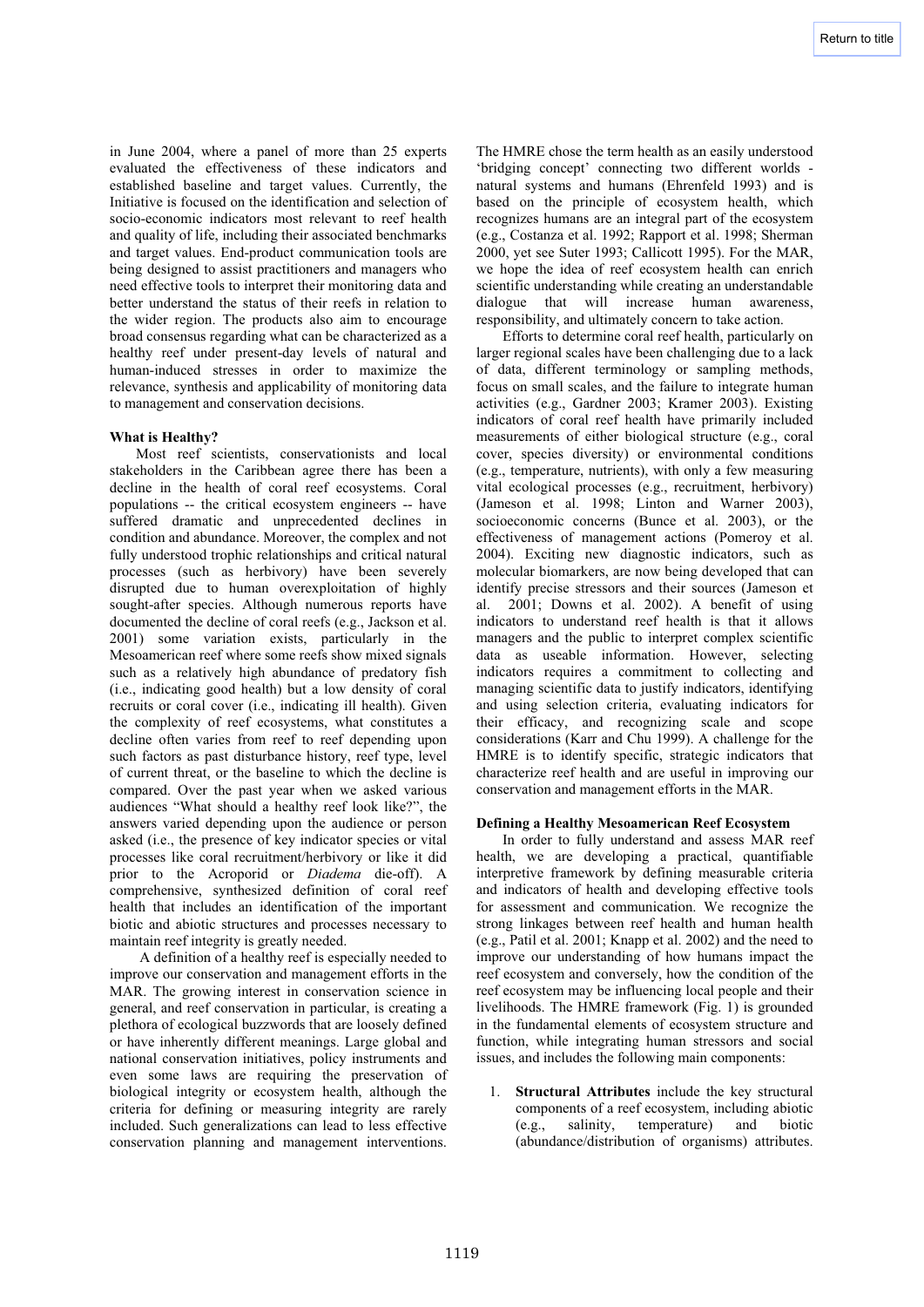These components contribute to biodiversity by providing different organization of organisms and habitats. Reef structure plays an important role in determining the way reef ecosystems function.

- 2. **Functional Attributes** include key ecological and evolutionary processes (e.g., mortality, recruitment, herbivory). They are the processes required to sustain biodiversity and they influence how structural components interact.
- 3. **Threat Issues** include anthropogenic or natural characteristics that directly or indirectly cause degradation of reef health and integrity by disrupting the natural structure and functioning of reefs. Conservation efforts are usually directed at reducing these threats.
- 4. **Social Issues** include economic, human health, cultural, and policy/legal issues that affect or are affected by the condition of the reef.

For each of these components we have identified several potential indicators, for which quantitative baselines, benchmarks and target values were reviewed and evaluated at an expert's workshop in Miami. Since a list of 50 or more indicators may be more comprehensive than practical to those working in the field, our expert review panel also assisted by selecting the following topten list of most useful indicators for management (Table 1). They evaluated each indicator by ranking four criteria: 1) Ecological Significance (i.e., is it relevant to the key structures and processes affecting MAR ecosystem health?), 2) Feasibility (i.e., are data collection methods realistic for the MAR given spatial scope and monitoring constraints), 3) Limitations (i.e., are there limitations or caveats in interpreting data?), and 4) Responsiveness (i.e., is the indicator responsive to human intervention?). Given the complexity of reef ecosystems and that objectives of conservation and management may vary by location and program, several indicators could be used in tandem to determine not only the status or trends in reef health, but also how effective management interventions are at preserving ecological health over time (De Leo and Levin 1997).

|              | Table. 1 Suggested Top Ten Ecological Indicators         |
|--------------|----------------------------------------------------------|
| 1            | Benthic community composition (% cover)                  |
| $\mathbf{2}$ | <b>Fish Size (Density/mean length)</b>                   |
| 3            | Coral recruitment                                        |
| 4            | Herbivore abundance ( <i>Diadema</i> , herbivorous fish) |
| 5            | Coral and herbivore diversity (H', E)                    |
| 6            | Pollutant accumulation (sediments & biota)               |
| 7            | Focal species abundance                                  |
| 8            | Coastal habitat extent (satellite cover/patterns)        |
| 9            | Water Quality (Temp./Water Clarity/Salinity)             |
| 10           | <b>Diagnostic Tools / Biomarkers</b>                     |
|              |                                                          |

# **Setting the Standards: Baselines, Benchmarks and Target Values**

Understanding current and historic baselines is essential to understanding reef health and is a precursor to establishing baselines, benchmarks and targets. A baseline or standard reference condition is a characteristic that indicates the condition of an ecological system and acts as a reference point or norm to compare change over time. Ecosystem health can then be characterized by examining variances or deviations from these norms. In human medicine a person's health can be measured against normal values (norms) for widely used indicators like blood pressure and cholesterol. Yet many reef monitoring efforts continue to measure indicators for which there are no norms, benchmarks or targets to aid interpretation of the results.

When establishing ecological baselines or norms for coral reefs, we recognize that normal or even healthy reefs today may well be degraded with respect to an earlier baseline (Jackson 1997, 2001; Greenstein et al. 1998). Modern-day baselines in the MAR often have already been affected by earlier human behavior, which is more difficult to quantify. However it is important to try to determine the normal state of reef condition in the modern Mesoamerican Reef as it will provide a valuable yardstick to evaluate future reef condition. Benchmarks and targets can be quite valuable and informative particularly if they are clearly defined, measurable, scientifically sound, have ecological and management relevance, are adaptable from the site to regional scale, practical and straightforward. They provide useful tools that help practitioners decide when to take action because ecological conditions have fallen below an unacceptable level, as well as indicate when management or conservation objectives are being fully achieved (Jameson 2001). The benchmark and target values in this study were derived from a combination of historical data, reference conditions, and consensus judgment of international and regional experts. We acknowledge that our baseline has already been affected by human behavior/activities, but also believe it is reasonable to set intermediate targets with a 25-50 year time horizon that are practical for management and evaluation. These benchmarks and targets are necessary to provide quantifiable standards in which to gauge the extent of damage or recovery on a reef. Finally, we also recognize that the values established are representative of our current knowledge and given the complexity of reef ecosystems, we anticipate further revisions.

# **Consolidating and Communicating our Results**

 The Healthy Mesoamerican Reef Framework is being detailed in a guidebook (under preparation) for practitioners, which includes the standards for benchmarks and targets of each indicator. The guidebook is intended to help practitioners understand why a particular measurement is being collected, how the measurement contributes to understanding reef health, how to interpret and understand data collected in relation to local and regional data ranges, and most importantly,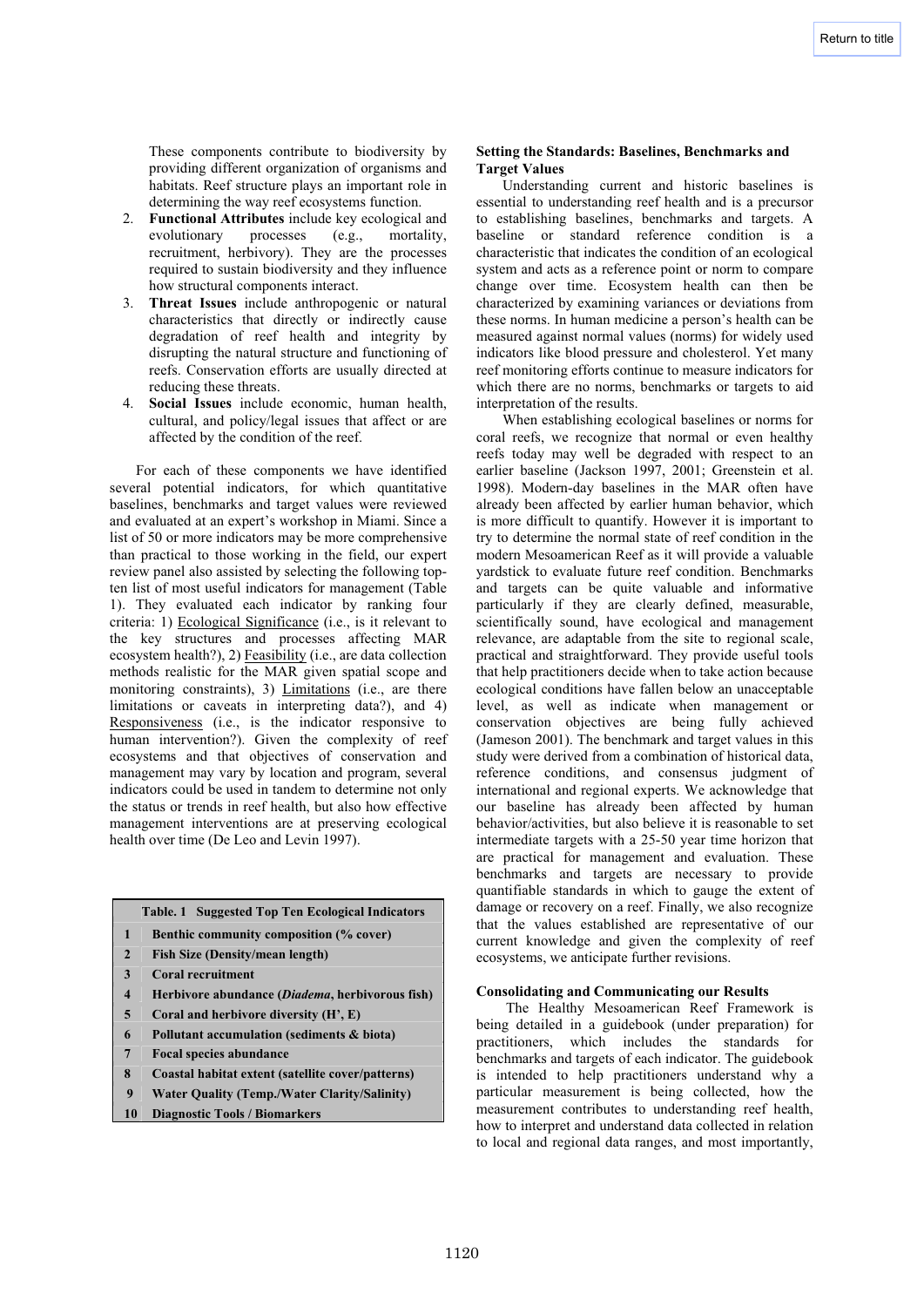how to recognize when data is signaling a disturbance and/or recovery.

We are also currently investigating the potential of integrating this information into a meaningful index of reef health, similar to the Index of Biotic Integrity (IBI) approach of combining multiple metrics or indicators into a single index. These IBIs are widely and successfully used in streams, rivers, and estuarine systems (e.g., Kerans and Karr 1994; Van Dolah et al. 1999; Llanso et al. 2003) and have proven to be very effective management tools (Kerans and Karr 1994) particularly since they can be expressed as a single numerical value grounded in scientific data. Single number results can foster greater public understanding and political support, especially when accompanied by a qualitative score (e.g., a ranking from  $5 =$  excellent health to  $1 =$  poor health). Such rankings are also useful to resource managers, effectively galvanizing their support base for conservation activities. The IBI approach has not yet been adopted for coral reefs (although suggested – see Jameson 2001) and we hope through further investigation and testing of our potential indicators, we will be able to develop an effective Index of reef health for the MAR.

To increase public understanding on the health of the MAR reef system, we are creating an environmental scorecard or report card, which presents and aggregates key indicators of reef health in a simple and understandable fashion (USEPA 1995; The Bay Institute 2003). For the HMRE scorecard, these will include the key structural and functional attributes, stressors and social issues. The scores will be applied at the site, national, sub-ecoregional and ecoregional levels. The HMRE will use the benchmarks/targets to enhance ongoing collaborative regional conservation planning efforts and assist with the interpretation of monitoring data and evaluation of conservation efforts. The addition of a common currency for these measures of success will help to address regional conservation needs in order to increase our collective conservation impact.

Finally, the HMRE also envisions convening a biennial regional scientific symposia accompanied by State of the Reef reports (e.g., The Heinz Center 2002) that will provide both a scientific foundation and public platform needed to raise awareness and engage stakeholders in sound decision-making.

## **Conclusion**

In order to conserve reef health in the MAR, we need first to have common language and practical tools to track and measure reef health over wide spatial scales. We then must communicate this information to key decision makers and stakeholders, in a way that is both clear and inspiring. As scientists, we often spend disproportionate effort chronicling the details of ecosystem demise instead of creating a powerful, optimistic vision and a roadmap to achieve our conservation aspirations. The HMRE aims to promote a consensus-based vision of our ideal healthy Mesoamerican Reef. Only by knowing exactly where we

want to go will we be in a position to evaluate our path and make the needed adjustments. There are many recipes for how to kill a reef that are currently in use throughout the world's coral reefs. What is more challenging and can no longer be postponed is the need to create new recipes for how to maintain healthy reefs for healthy people. We believe the HMRE Initiative offers this opportunity and we extend an open invitation to all those concerned with the future of this magnificent ecoregion to join forces with us to make a difference through informed decision making and a better understanding of what it will take to keep our Mesoamerican Reef healthy and thriving.

## **Acknowledgements**

We wish to thank our colleagues from the Healthy Mesoamerican Reef Ecosystem Initiative for their insights and suggestions during the course of our research and analysis: Marea Hatziolos (The World Bank), Noel Jacobs (GEF/World Bank Mesoamerican Reef System Project with the Central American Commission on Environment and Development, and Carlos Saavedra and Mariana Panuncio (The Summit Foundation). We are grateful to the scientific experts who participated in the Miami Workshop in June 2004 and who significantly helped solidify this framework. Comments from three anonymous reviewers greatly improved this manuscript.

#### **References**

- Almada-Villela P, McField M, Kramer P, Kramer PR, Arias-Gonzalez, E (2002) Status of Coral Reefs of Mesoamerica: Mexico, Belize, Guatemala, Honduras, Nicaragua and El Salvador. In: Status of Coral Reefs of the World: 2002. Clive Wilkinson, Editor. pp.303-324
- Aronson RB, Precht WF, Macintyre IG, Murdoch TJ (2000) Coral bleach-out in Belize. Nature 405: 3.
- Bunce L, Townsley P, Pomeroy R, Pollnac R (2000) Socioeconomic manual for coral reef management. Global Coral Reef Monitoring Network, Australian Inst. Marine Science, Townsville, Australia, 251p
- Callicott JB (1995) A review of some problems with the concept of ecosystem health. Ecosystem Health 1(2):101-112
- Costanza R, Norton BG, Haskell BD (eds) (1992) Ecosystem Health: New Goals for Environmental Management. Island Press, Washington, DC
- De Leo GA, Levin S (1997) The multifaceted aspects of ecosystem integrity. Conservation Ecology [online]1(1): 3. Available from the Internet. URL: http://www.consecol.org/vol1/iss1/art3/
- Downs CA, Fauth JE, Halas JC, Dustan P, Bemiss J, Woodley CM (2002) Oxidative stress and seasonal coral bleaching. Free. Radical Biol. Med. 33:533- 543
- Ehrenfeld D (1993) Beginning Again: People and Nature in the New Millennium by David. Oxford University Press, Inc. New York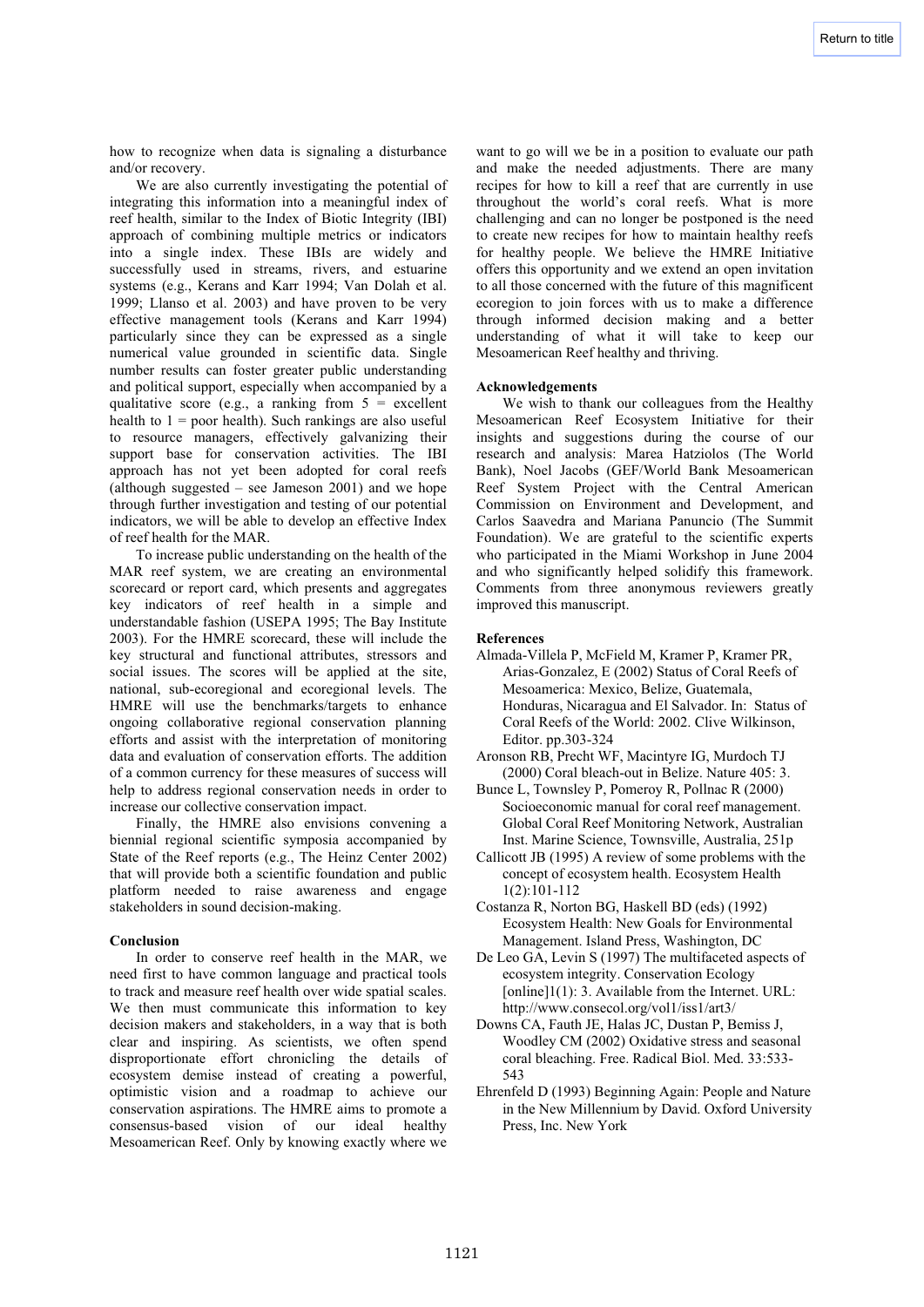Gardner TA, Côté IM, Gill JA, Grant A, and Watkinson AR (2003) Long-term region-wide declines in Caribbean corals. Science 301:958- (published electronically in Science Express, 17th July 2003)

Greenstein BJ, Curran HA, Pandolfi JM (1998) Shifting ecological baselines and the demise of *Acropora cervicornis* in the western North Atlantic and Caribbean Province: a Pleistocene perspective. Coral Reefs 17:249-261

Jackson JBC (1997) Reefs since Columbus. Coral Reefs 16:S23-S32

Jackson JBC, Kirby MX, Berger WH, Bjorndahl KA, Botsford LW, Bourque BJ, Bradbury RH, Cooke R, Erlandson J, Estes JA, Hughes TP, Kidwell S, Lange CB, Lenihan HS, Pandolfi JM, Peterson CH, Steneck RS, Tegner MJ, Warner RR (2001) Historical overfishing and the recent collapse of coastal ecosystems. Science 293:629-638

Jameson, SC, Erdmann MV, Karr JR, Potts KW (2001) Charting a course toward diagnostic monitoring: A continuing review of coral reef attributes and a research strategy for creating coral reef indexes of biotic integrity. Bull. Mar. Sci. 69 (2), 701–744. Available from

http://www.epa.gov/owow/oceans/coral

Jameson SC, Erdmann MV, Gibson Jr GR, Potts KW (1998) Development of biological criteria for coral reef ecosystem assessment. Atoll Res Bull, September 1998, No. 450, Smithsonian Institution, Washington, DC, 102 pp

Karr, JR, Chu EW (1999) Restoring life in running waters: better biological monitoring. Island Press, Washington, DC

Kerans BL, Karr JR (1994). A benthic index of biotic integrity (B-IBI) for rivers of the Tennessee Valley. Ecological Applications, 4, 768-785

Knap A, Dewailly É, Furgal C, Galvin J, Baden D, Bowen RE, Depledge M, Duguay L, Fleming L, Ford T, Moser F, Owen R, Suk, WA, Unluata U (2002). Indicators of ocean health and human health: developing a research and monitoring framework. Environment Health Perspectives 110:839–845.

Kramer PA (2003) Synthesis of coral reef health indicators for the Western Atlantic: Results of the AGRRA Program (1997-2000). Pp. 1-55 in JC Lang (ed), Status of coral reefs in the Western Atlantic: Results of Initial surveys, Atlantic and Gulf Rapid Reef Assessment (AGRRA) Program Atoll Res Bull 496

Kramer P, Kramer PR, Arias-Gonzalez E, McField M. (2000) Status of Coral Reefs of Northern Central America: Mexico, Belize, Guatemala, Honduras, Nicaragua and El Salvador. In: Status of Coral Reefs of the World: 2000. Clive Wilkinson, Editor. Pp. 287-313

Linton DM, Warner GF (2003). Biological indicators in the Caribbean coastal zone and their role in integrated coastal management. Ocean & Coastal Management 46(3-4):261-276

Llanso RJ, Dauer DM, Volstand JH, Scott LC (2003) Application of the benthic index of biotic integrity to environmental monitoring in Chesapeake Bay. Environmental Monitoring and Assessment 81(1- 3):163-174

McField, MD (2002) Influence of disturbance on coral reef community structure in Belize. Proceedings 9<sup>th</sup> International Coral Reef Symposium, Bali, Indonesia. 2000, Vol 1: 63-68

Patil GP, Brooks RP, Myers WL, Rapport DJ, Taillie C (2001) Ecosystem Health and Its Measurement at Landscape Scale: Toward the Next Generation of Quantitative Assessments. Ecosystem Health 7(4):307-318

Pomeroy RS, Parks JE, Watson LM (2004) How is your MPA doing? A guidebook of natural and social indicators for evaluating marine protected area management effectiveness. IUCN, Gland Switzerland

Rapport DJ, Gaudet C, Karr JR, Baron JS, Bohlen C, Jackson W, Jones B, Naiman RJ, Norton B, Pollock MM (1998) Evaluating landscape health: integrating societal goals and biophysical process. Journal of Environmental Management 53:1–15

Sherman, K (2000) "Why Regional Coastal Monitoring for Assessment of Ecosystem Health?" Ecosystem Health 6(3):205-215

Suter II GW (1993) A Critique of Ecosystem Health Concepts and Indices. Environ Toxicol Chem 12:1533-15

The Bay Institute (2003) Ecological Scorecard: San Francisco Bay Index 2003. The Bay Institute, Navato, CA 84 pp

The H. John Heinz III Center for Science, Economics and the Environment. 2002. The State of the Nation's Ecosystems: Measuring the Lands, Waters, and Living Resources of the United States Cambridge University Press, New York, 276+pp

U.S. Environmental Protection Agency (1995) Environmental Monitoring and Assessment Program: Laboratory Methods Manual—Estuaries. Volume 2: Chemical Methods. EPA/620/R-95/ 009, U.S. EPA, ORD, Washington, D.C.

Van Dolah RF, Hyland JL, Holland AF, Rosen JS, Snoots TR (1999) A benthic index of biological integrity for assessing habitat quality in estuaries of the southeastern USA Marine Environmental Research 48: 269-283